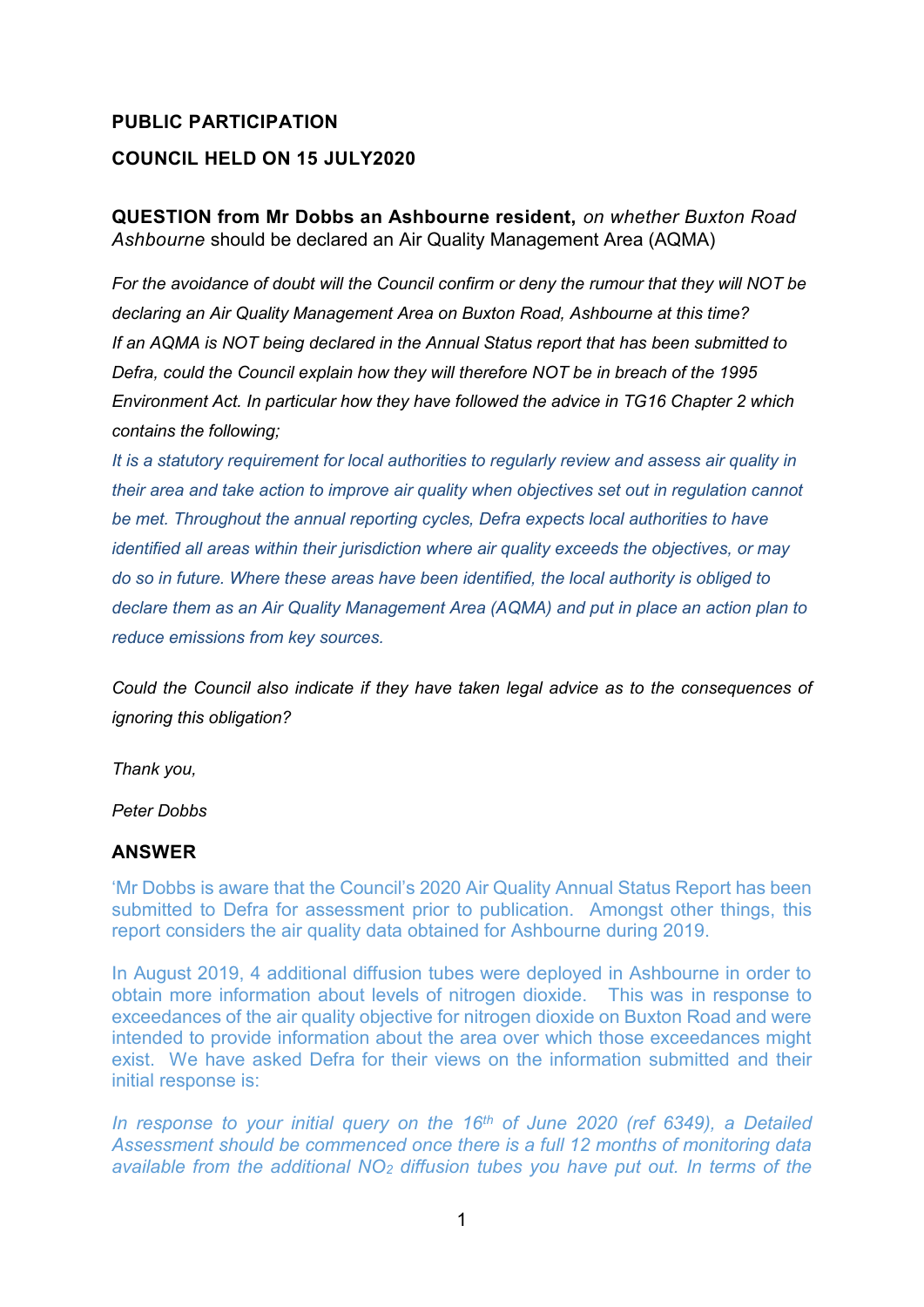*impact of CV-19 upon monitored concentrations, this should be taken into account when looking at the input data that is used within any modelling that is completed, e.g. traffic data and the monitoring data.*

*Once 12 months of monitoring data is available if you wish to talk through the scope of the DA please just give the helpdesk a call and we'll be happy to talk through how this should be completed.* 

Officers are awaiting Defra's final comments before publishing the Report. The implications of Defra's opinion are being discussed with the Council's Legal Team.'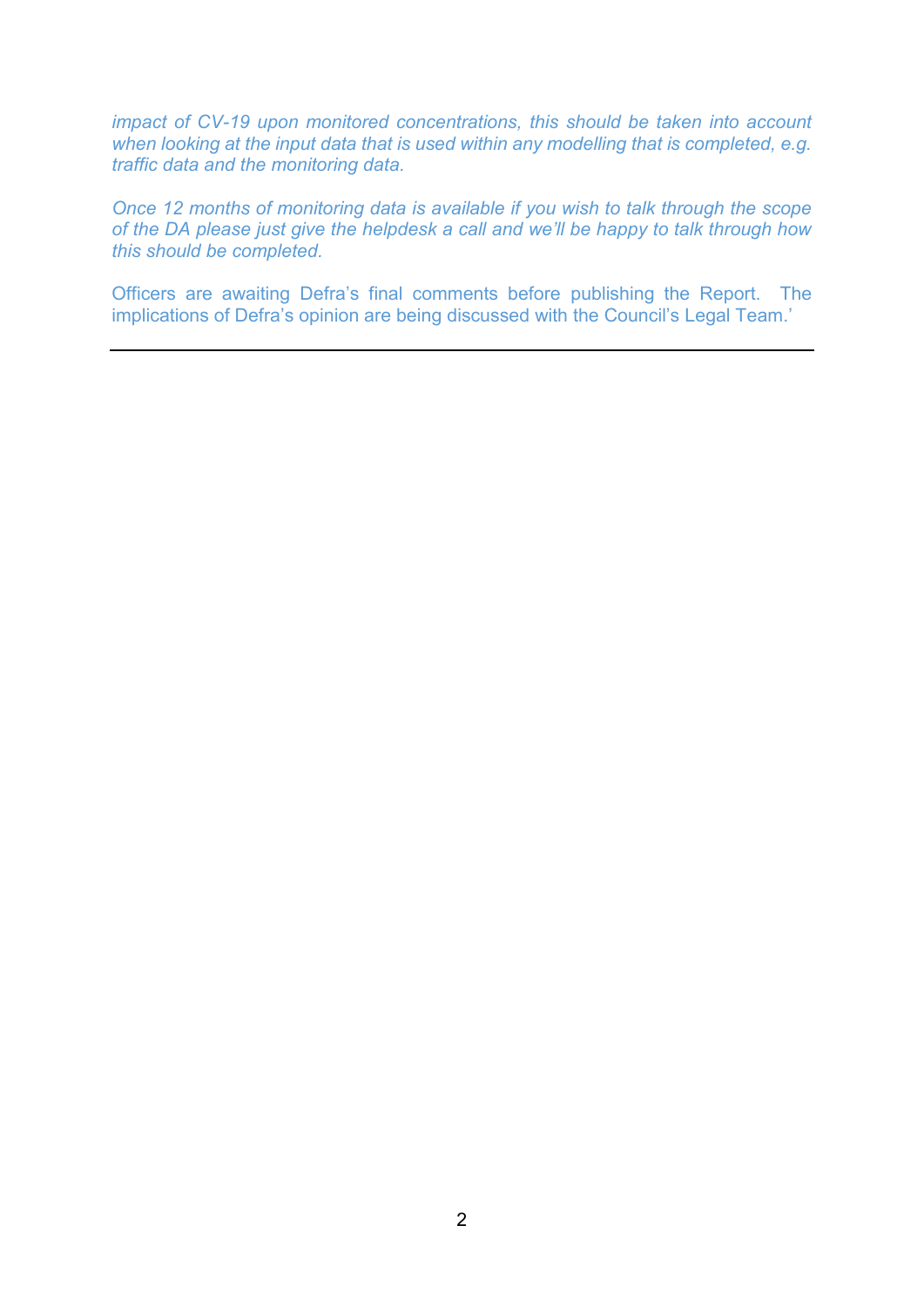**QUESTION from Mr Dave Smith a Wardlow resident,** on the motion to be prepared for Council in September in support of the condemnation of racism.

*On 2nd July the council passed a motion to review property it owned that might have connections to slavery, colonialism and racism. I welcome the intent of this motion, however some of the wording was disturbing. It appeared to be conflating colonialism, slavery and racism, as if racism could be deemed to be in the past due to the abolition of the slave trade and the end of the British Empire, and that racism only applies to objects.*

*As slavery was abolished and former colonies gained independence, racism continued.*

*When the slave trade ended, the perpetrators of the crime were compensated for their loss of 'property'. The victims were left abandoned in a country they had been forcibly removed to, with nothing. This, after having been traded like cattle to 'owners' who could beat, rape and kill. The victims had no recourse to the law, as under it they were deemed to be property.*

*The British Empire stripped out the natural resources of any country it ruled by military occupation, to fuel the rapid industrialisation and wealth creation that allowed workers here to eventually gain better employment conditions. The people in those countries suffered incarceration, brutality and genocide.*

*For Britain to behave in this way it needed labels so the public here did not see the people in far off countries deserving the rights and considerations they were demanding here. This is why language like 'savages' and 'children' was used. It created a narrative that those countries, and the people in them, had been 'civilised' and benefited from colonialism because they were incapable of running things themselves, and that enslaving them was not a problem because they were not real people.*

*The legacy of slavery and empire is real and it is here now. It created the hostile environment, it feeds the notion that commonwealth citizens who come here, and any children they have, are spongers and are somehow 'other' so don't belong here and shouldn't have the same rights. This impacts directly on their life chances and their experience of living in Britain. Internationally, it has allowed multinational companies to indulge in a form of corporate colonialism and modern-day slavery that destabilizes governments in search of cheap labour to fuel the West's desire for cheap consumer products, where people live and work in conditions that would not be tolerated in the West.*

*In passing the motion, the council chose not to consult with the very people who are left dealing with these legacies, and instead to put the review solely in the hands of officer s.* 

*My Questions are:*

*1. Will residents be given the name(s) of officer(s) given the task of assessing council property, and will we be able to scrutinise any qualifications/life experience, etc., which make them, apparently, more suited to carry out this task than residents?*

*2. When will the council recognise that dealing with racism should involve BAME communities in the process? What steps will the council be taking to start this process?*

*3. From the debate it is clear the council is at the bottom of the learning curve on the issue of racism. What steps will it be taking to educate itself, since this has implications for how welcome BAME communities feel both living in, and visiting, the Derbyshire Dales?*